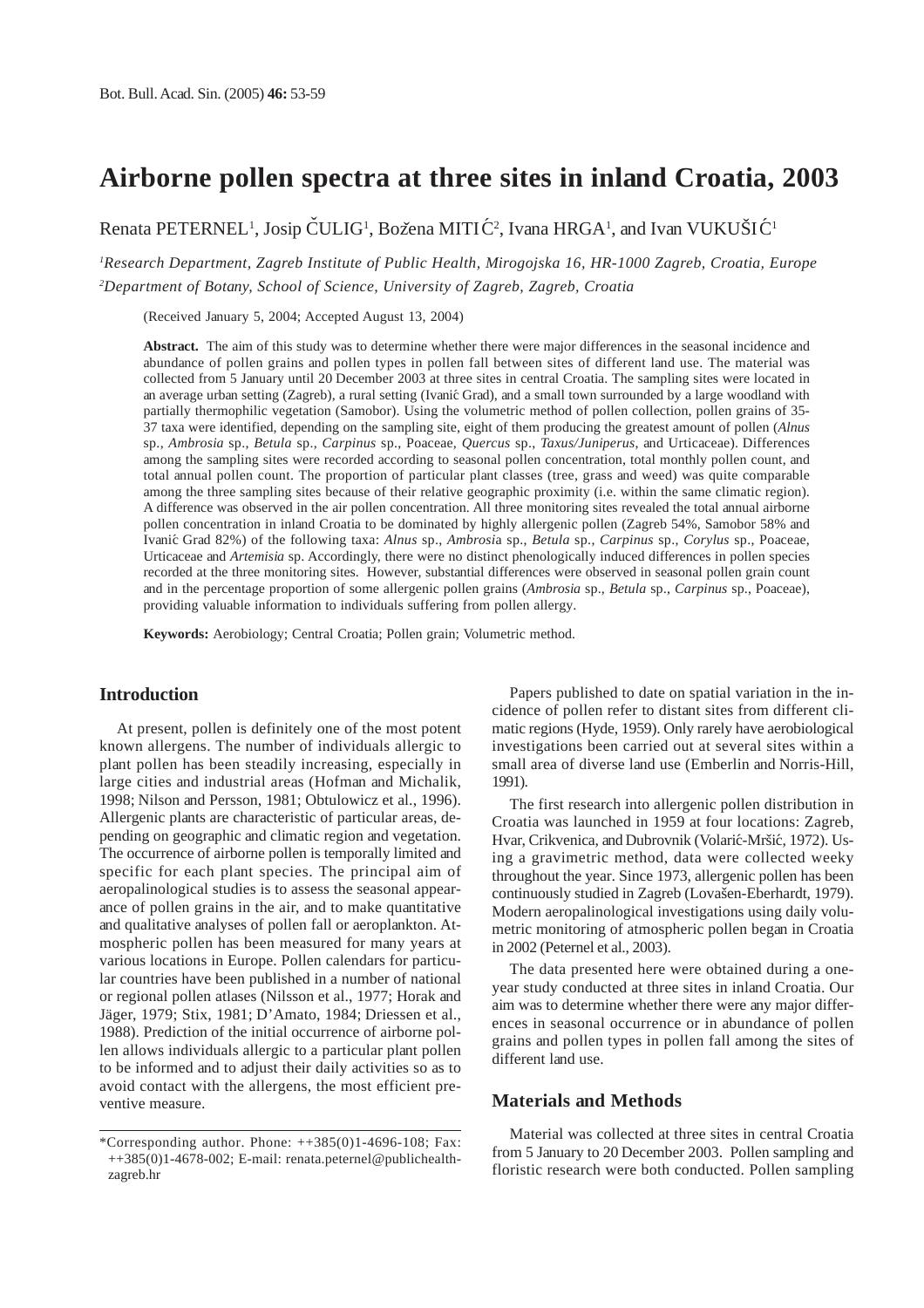was done by use of 7-day Hirst volumetric pollen and spore traps. The samplers were placed in Zagreb (45°49' N and 15°59' E, 157 m above sea level and 19.7 m above ground level), Ivanić Grad (45°43' N and  $16^{\circ}24'$  E, 101 m above sea level and 18.5 m above ground level), and Samobor (45° 48' N and 15°43' E, 168 m above sea level and 17.3 m above ground level). The distance between measuring sites was about 30 km (Figure 1). The sampler absorbs 10 L air *per* min, allowing for determination of pollen concentration at 2-h intervals. It is supplied with a timer which moves adhesive tape (2 mm/h) to which pollen grains adhere. The tape was removed twice weekly, cut to a length corresponding to 24-h pollen sampling, applied onto a glass slide, and embedded in the following medium: 70 g polyvinyl alcohol (Gelvatol) and 4 g phenol  $C_6H_6O$ , dissolved in 200 mL of distilled water. After resting overnight, 100 mL glycerol  $C_3H_8O_3$  was added and warmed up in water bath until the solution turned liquid and clear. Then, 4 drops of alcohol solution of basic fuchsin  $C_{20}H_{20}CIN_3$  *per* 100 mL were added. Samples were examined under a light microscope, magnification x400, to determine pollen type and count *per* 1 m3 air *per* day. Pollen concentration was expressed as pollen grain count/m3 . Preliminary floristic research included plant collection at all three sites, in the surroundings of pollen samplers. This part of the investigation included standard field studies of autochthonous and cultivated plants (plant collection, botanizing, and data entry in floristic lists), and laboratory plant determination.

Criteria for definition of pollen allerginicity (HAP-highly allergenic pollen, AP-allergenic pollen) are based on results of skin-test positivity (percentage positive reaction in patients with pollinosis) in Europe (Bousquet et al., 1984; D'Amato and Lobefalo, 1989; Spieksma, 1986).

### **Results and Discussion**

Zagreb is situated at the base of Medvednica Mountain, and the composition of airborne pollen there is strongly influenced by the forest vegetation to the north, which consists of the following species: *Acer* sp*.*, *Ulmus glabra* Hudson, *Fraxinus excelsior* L., *Carpinus betulus* L., *Ostrya carpinifolia* L., *Corylus avellana* L., *Fagus silvatica, Quercus petraea* (Mattuschka) Liebl., *Taxus*



**Figure 1.** Measuring sites in inland Croatia.

*baccata* L., *Abies alba* L. (at higher altitudes), *Castanea sativa* L., various species of the genus Rubus, *Sambucus nigra* L., *Robinia pseudoaccacia* L., and others. Grassy and weedy grounds prevail in rural areas east and south of the city. In these areas, the vegetation consists of a number of ruderal and weedy, wild-growing and adventive plants, primarily from the families Poaceae, Chenopodiaceae, Compositae, Brassicaceae, Urticaceae, Lamiaceae, and Fabaceae. Among the adventive plants, the allergenic species *Ambrosia artemisiifolia* L. and *Artemisia vulgaris* L. are the most widespread. In the urban area along the Sava river, the species *Alnus glutinosa* (L.) Gaertn. and various species of the genera *Salix* and *Populus* prevail. In addition to this more or less natural vegetation, the city has numerous parks containing the following species: *Betula pendula* L., various species of the family Cupressaceae and of the genera *Pinus* and *Picea, Aesculus hippocastanum* L., *Platanus hybridus, Populus* sp., *Juglans regia* L., and *Tilia* sp.

Ivanić Grad is most rural of the three monitoring locations, with a lot of weedy areas. The respective airborne pollen also showed some elements of typical inland forest vegetation. A great impact of ruderal and weedy vegetation was recorded, with numerous species of the families Brassicaceae, Asteraceae, Amarantaceae, Apiaceae, Plantaginaceae, Poaceae, and others. The cultivation also contained some taxa from the family Cupressaceae, then *Betula pendula, Taxus baccata, Pinus, Picea* and *Abies* sp., and *Tilia* sp*.*

ˆ

The region of Samobor is surrounded by the Zumberak-Samobor Mountains with large forests around the town and with numerous autochthonous and planted trees also found in it. Airborne pollen is influenced by this forest vegetation, which is dominated by many forest species such as *Acer campestre, A. pseudoplatanus, A. platanoides, Carpinus betulus, Corylus avellana, Fagus silvatica, Quercus petraea, Ulmus glabra, Castanea sativa, Taxus baccata*. In addition, this vegetation also includes a number of species characteristic of a sub-Mediterranean climate. Such a type of vegetation is mostly found on the south mountain slopes and includes woody plants such as *Quercus pubescens, Ostrya carpinifolia* (more common than *Carpinus betulus*), and *Fraxinus ornus*. A small river runs through the town, favoring the growth of woody plants characteristic of humid habitats, with a predominance of the species *Alnus glutinosa* and various species of the genera *Populus* (mostly *P. alba* in lower areas, and *P. tremula* in higher areas) and *Salix* (mostly *S. caprea*). Ruderal and weedy vegetation is less abundant than in the Zagreb area, and here adventive taxa of the families Asteraceae and Poaceae predominate. The city parks and gardens feature a great variety of different taxa (autochthonous and horticultural) of the genera *Pinus, Juniperus/Cupressus, Abies* and *Picea*, then widely planted *Betula pendula, Juglans regia*, and *Tilia* sp.

The highest amount of pollen grains in 2003 was counted in Ivanić Grad (n=53,710), in Zagreb (n=52,521) and lowest in Samobor (n=32,692). The number of identified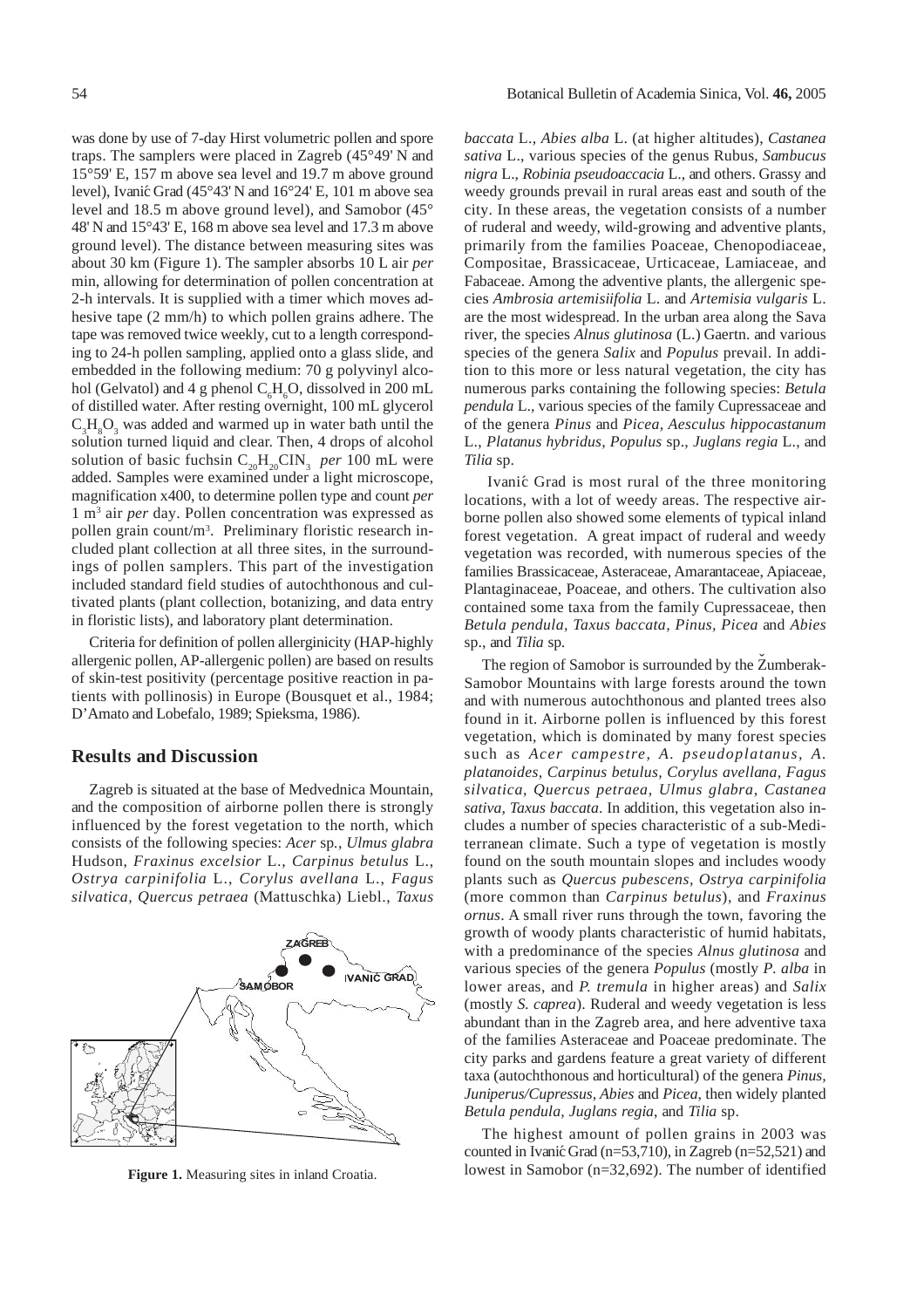pollen taxa was 35 in Zagreb, 36 in Ivanić Grad, and 37 in Samobor. Eight of these taxa produced the greatest amount of pollen (*Alnus* sp., *Ambrosia* sp., *Betula* sp., *Carpinus* sp., Poaceae, *Quercus* sp., *Taxus/Juniperus*, Urticaceae), and nine occurred sporadically or in a small amount (*Aesculus* sp., Asteraceae, *Forsythia* sp., *Ligustrum* sp., *Morus* sp., *Robinia* sp., Rosaceae, *Rumex* sp., Umbelliferae) (Table 1). Monthly pollen concentrations measured at all three monitoring sites in 2003 showed two peaks (in April and August), with between-site differences. In April, pollen concentrations measured at monitoring sites in Zagreb and Samobor exceeded those recorded in Ivanić Grad (Zagreb n=17,846; Samobor n=14,697; and Ivanic Grad n= 9,238). In August, an inverse pattern was observed (Zagreb n=7,561; Samobor n=2,847; and Ivanic Grad n=19,781) (Figure 2). The earliest airborne pollen grains recorded in March originated from the following species: *Alnus* sp.,



**Figure 2.** Monthly variation in airborne pollen total count according to measuring sites in inland Croatia, 2003.

Table 1. Total annual pollen counts at measuring sites in inland Croatia, 2003.

|                     |                | <b>ZAGREB</b>  |                | <b>IVANIĆ GRAD</b> |                | <b>SAMOBOR</b> |
|---------------------|----------------|----------------|----------------|--------------------|----------------|----------------|
|                     | $\mathbf n$    | $\%$           | $\mathbf n$    | $\%$               | $\mathbf n$    | $\%$           |
| Abies sp.           | 106            | 0.2            | 70             | 0.1                | 126            | 0.4            |
| Acer sp.            | 1,670          | 3.2            | 193            | 0.4                | 140            | 0.4            |
| Aesculus sp.        | 1,733          | 3.3            | 6              | Sporadically       | 62             | 0.2            |
| Alnus sp.           | 1,728          | 3.3            | 3,185          | 5.9                | 2,062          | 6.3            |
| Ambrosia sp.        | 9,620          | 18.3           | 24,801         | 46.2               | 4,040          | 12.3           |
| Artemisia sp.       | 511            | 1.0            | 477            | 0.9                | 334            | 1.0            |
| Asteraceae          | 56             | 0.2            | 95             | 0.2                | 8              | Sporadically   |
| Betula sp.          | 6,195          | 11.8           | 3,559          | 6.6                | 4,580          | 14.0           |
| <b>Brassicaceae</b> | 395            | 0.8            | 291            | 0.5                | 191            | 0.6            |
| Carpinus sp.        | 2,512          | 4.8            | 2,002          | 3.7                | 3,387          | 10.4           |
| Castanea sp.        | 2,198          | 4.2            | 526            | 1.0                | 924            | 2.8            |
| Chenopodiaceae      | 329            | 0.6            | 270            | 0.5                | 190            | 0.6            |
| Corylus sp.         | 1,110          | 2.1            | 1,467          | 2.7                | 1,184          | 3.6            |
| Cyperaceae          | 65             | 0.2            | 92             | 0.2                | 89             | 0.3            |
| Fagus sp.           | 673            | 1.3            | 582            | 1.2                | 510            | 1.6            |
| Forsythia sp.       | 40             | 0.2            | $\overline{0}$ | $\boldsymbol{0}$   | $\overline{4}$ | Sporadically   |
| Fraxinus sp.        | 1,885          | 3.6            | 1,041          | 1.9                | 1,359          | 4.2            |
| Juglans sp.         | 318            | 0.6            | 56             | 0.1                | 217            | 0.7            |
| Ligustrum sp.       | $\mathbf{0}$   | $\mathbf{0}$   | $\overline{4}$ | Sporadically       | 5              | Sporadically   |
| Morus sp.           | 1,384          | 2.6            | 44             | 0.1                | $\overline{4}$ | Sporadically   |
| Picea sp.           | 441            | 0.4            | 419            | 0.8                | 442            | 1.4            |
| Pinus sp.           | 378            | 0.7            | 261            | 0.5                | 120            | 0.4            |
| Platanus sp.        | 1,438          | 2.7            | 131            | 0.2                | 155            | 0.5            |
| Plantago sp.        | 465            | 0.9            | 483            | 0.9                | 303            | 0.9            |
| Poaceae             | 2,711          | 5.2            | 5,732          | 10.7               | 2,918          | 8.9            |
| Populus sp.         | 889            | 1.8            | 346            | 0.6                | 662            | 2.0            |
| Quercus sp.         | 2,576          | 4.9            | 2,546          | 4.7                | 2,335          | 7.1            |
| Robinia sp.         | 23             | Sporadically   | 5              | Sporadically       | 7              | Sporadically   |
| Rosaceae            | 344            | 0.7            | 39             | 0.1                | 9              | Sporadically   |
| Rumex sp.           | $\overline{0}$ | $\overline{0}$ | 7              | Sporadically       | 8              | Sporadically   |
| Salix sp.           | 993            | 1.9            | 1,246          | 2.4                | 1,108          | 3.4            |
| Sambucus sp.        | 441            | 0.8            | 170            | 0.3                | 125            | 0.4            |
| Taxus/Juniperus     | 4,501          | 8.6            | 984            | 1.8                | 4,035          | 12.4           |
| Tilia sp.           | 214            | 0.4            | 72             | 0.1                | 56             | 0.2            |
| Umbelliferae        | 16             | Sporadically   | 45             | 0.1                | 11             | Sporadically   |
| Ulmus sp.           | 449            | 0.9            | 149            | 0.3                | 206            | 0.6            |
| <b>Urticaceae</b>   | 4,114          | 7.8            | 2,314          | 4.3                | 776            | 2.4            |
| <b>TOTAL</b>        | 52,521         | 100            | 53,710         | 100                | 32,692         | 100            |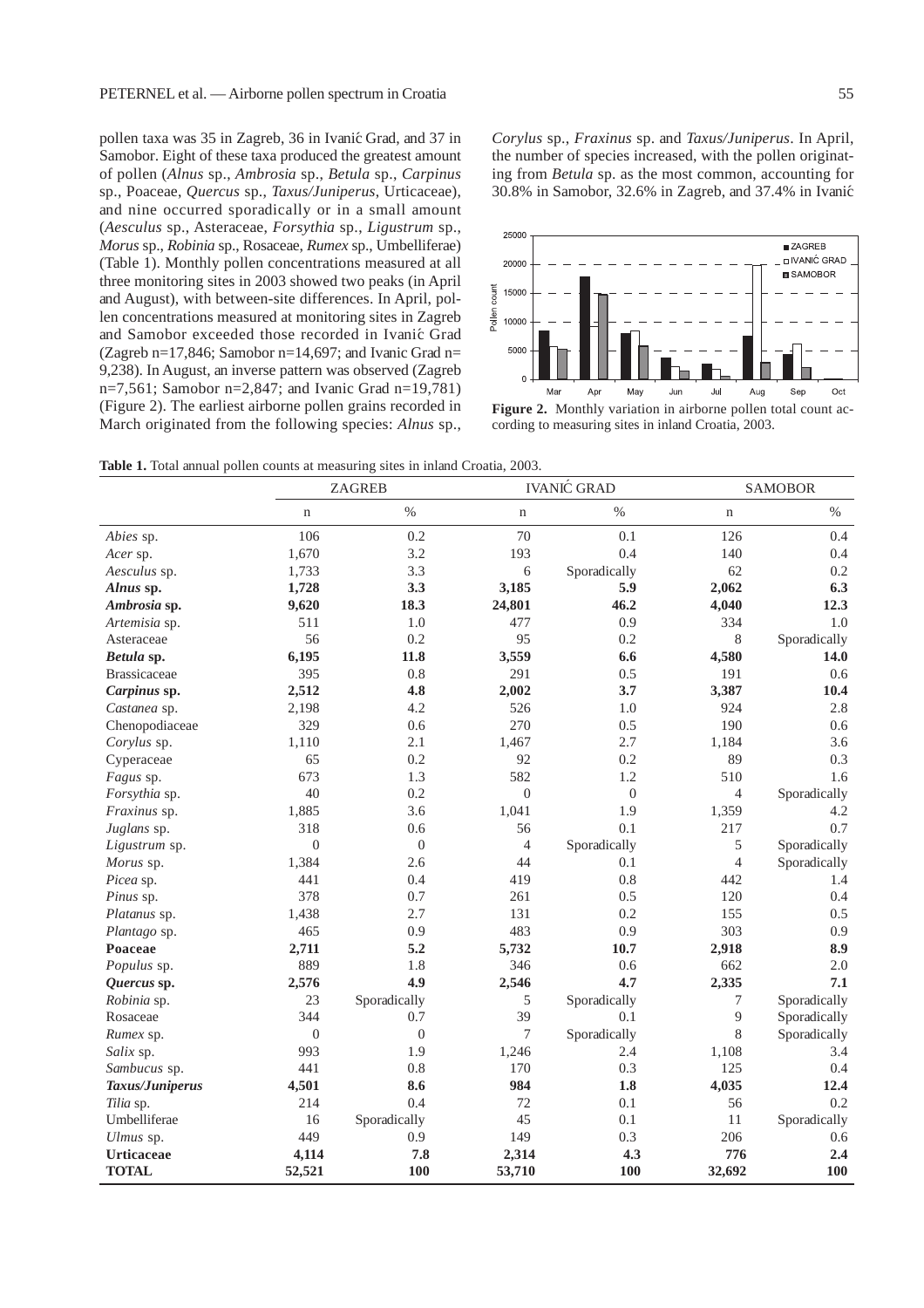Grad. In this month, the pollen from *Quercus* sp. was also found in abundance. In May, plants of the family Poaceae clearly predominated, accounting for 22.9% to 50.3% of total monthly pollen count. In June, pollination of plants from the family Poaceae continued, but the pollen originating from *Castanea* sp. prevailed with 22.0% in Ivanić Grad, 57.9% in Zagreb, and 59.6% in Samobor. In July, the lowest monthly pollen count was recorded at all sampling sites, with a predominance of plants from the family Urticaceae. *Ambrosia* sp., the most allergenic plant of our climate, was in full bloom in August when it accounted for 70.1% to 91.8% of total monthly airborne pollen. This percentage rose further to 95.1%-99% in September. In 2003, the pollen season of the plants of the continental climate terminated in October (Table 2). Classification of plant species into the tree, grass and weed groups revealed exclusively tree airborne pollen to be found in March and April. Then in May and June the grass and weed pollen occurred while an absolute predomonance of weed pollen was recorded in July, August, September, and October. Dif-

ferences were observed among the monitoring sites according to the tree to grass to weed ratio. In May, a higher proportion of grass pollen was measured at the monitoring sites in Ivanić Grad (50.4%) and Samobor (43.7%) than in Zagreb (23.5%) while in June the proportion of grass pollen was considerably higher in Ivanic Grad (52.8%) than at the other two sampling sites. In August, September, and October, weed pollen predominated at all sampling sites, ranging from 98.6% to 100% (Figure 3). Total annual pollen concentration in the air was strongly dominated by highly allergenic pollen grains at all three sampling sites located in inland Croatia, with a percentage proportion of 54% in Zagreb, 58% in Samobor, and 82% in Ivanic Grad, including pollen of the following taxa: *Alnus* sp., *Ambrosia* sp., *Betula* sp., *Carpinus* sp., *Corylus* sp., Poaceae, Urticaceae and *Artemisia* sp. The percentage proportion of ragweed and grass pollen was highest at the Ivanić Grad sampling site, and that of birch at the Samobor and Zagreb sampling sites (14% and 12%, respectively) (Figure 4).







**Figure 3.** Monthly variation in percentage of tree, grass, and weed airborne pollen in inland Croatia, 2003. Legend: AP, allergenic pollen; HAP, highly allergenic pollen.



**Figure 4.** Variation in airborne highly allergenic pollen according to measuring sites in inland Croatia, 2003.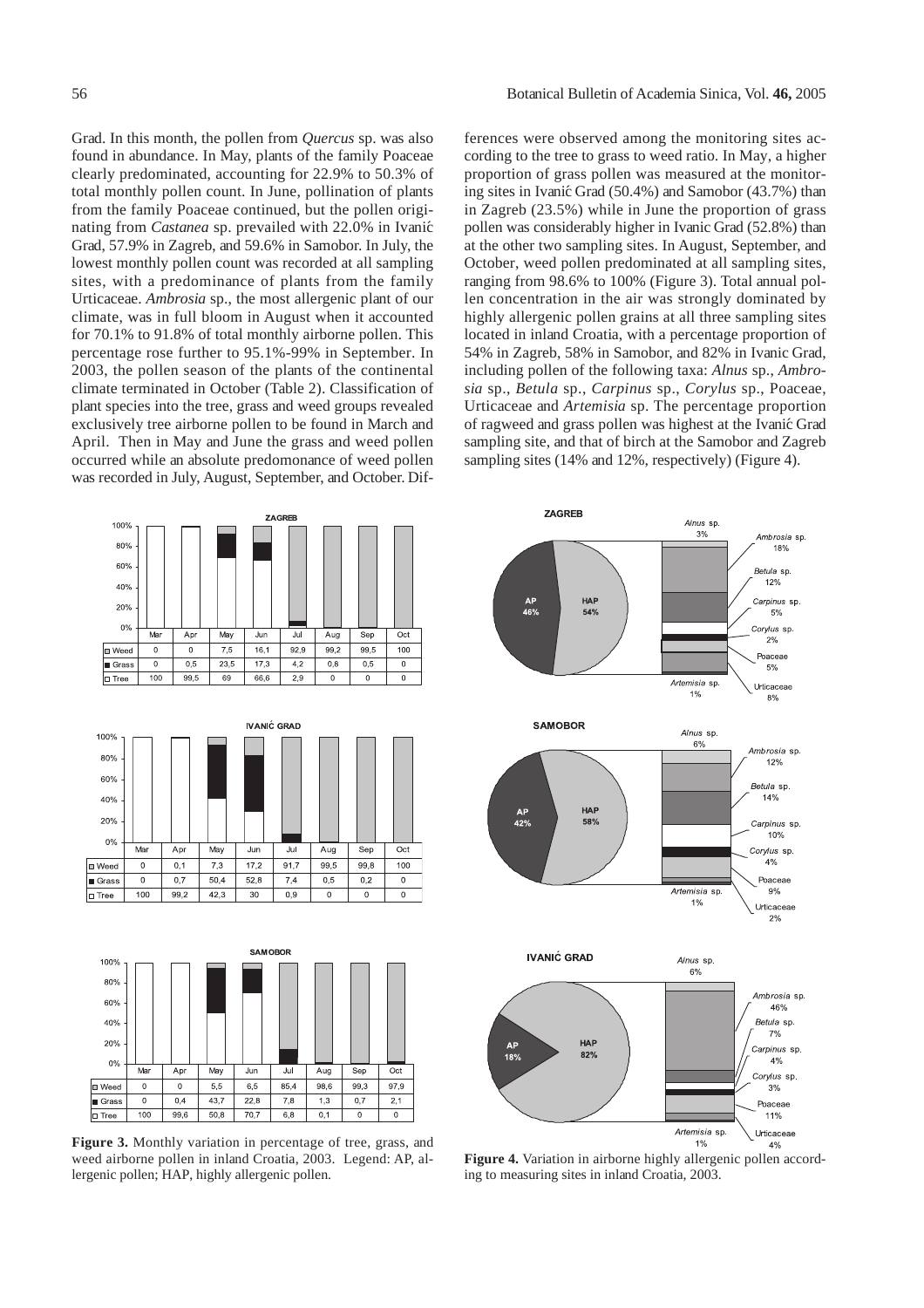| <b>Table 2.</b> Monthly pattern of airborne pollen (%) in inland Croat |                | Mar           |                |                  | Apr              |                    |                                           | May                |                           |                  | Jun                |                |                | $\Xi$                |                   |                      | Aug                         |                   |                    | Sep         |                   | Oct                                |              |   |
|------------------------------------------------------------------------|----------------|---------------|----------------|------------------|------------------|--------------------|-------------------------------------------|--------------------|---------------------------|------------------|--------------------|----------------|----------------|----------------------|-------------------|----------------------|-----------------------------|-------------------|--------------------|-------------|-------------------|------------------------------------|--------------|---|
|                                                                        | N              | LG.           | S              | N                | <u>U</u> G.      | S                  | N                                         | 1.G                | $\mathbf{\Omega}$         | N                | $C_{1}$            | ∽              | N              | LG                   | $\mathbf{\Omega}$ | N                    | LG                          | $\mathbf{\Omega}$ | N                  | $1 \cdot G$ | S                 | 1.6<br>N                           |              | ∽ |
| Abies sp.                                                              |                |               |                | ods              | ods              | $\overline{0}$ .   |                                           |                    |                           | 0.2              | 0.2                | $\overline{c}$ | 0.2            |                      |                   |                      |                             |                   |                    |             |                   |                                    |              |   |
| Acer sp.                                                               | 2.7            | 0.7           | 0.8            | $\overline{71}$  | 1.3              | 0.6                | $\frac{1}{2}$ $\frac{3}{4}$ $\frac{3}{4}$ | $rac{8}{0.4}$      | $\frac{1.8}{0.1}$         |                  |                    |                |                |                      |                   |                      |                             |                   |                    |             |                   |                                    |              |   |
| Aesculus sp.                                                           |                |               |                | 4.7              | ods              | ods                |                                           | ods                |                           | $0.\overline{3}$ |                    |                |                |                      |                   |                      |                             |                   |                    |             |                   |                                    |              |   |
| Alnus sp.                                                              | 18.8           | 52.9          | 37.9           | 0.7              | 1.8              | 0.7                | $\dot{\circ}$                             |                    |                           |                  |                    |                |                |                      |                   |                      |                             |                   |                    |             |                   |                                    |              |   |
| Ambrosia sp.                                                           |                |               |                |                  |                  |                    |                                           |                    |                           | $\overline{0}$   | $\frac{8}{2}$      | ਤ              |                | $\ddot{\phantom{1}}$ |                   |                      | 70.                         | 95.               |                    | 99,         | $\approx$         | 94.8                               |              |   |
| Artemisia sp.                                                          |                |               |                |                  |                  |                    |                                           |                    |                           |                  |                    |                |                |                      | 5.7<br>2.3        | $70.7$<br>5.8<br>0.2 | $\frac{8}{2}$ $\frac{4}{1}$ | ○                 |                    |             |                   |                                    |              |   |
| Asteraceae                                                             |                |               |                |                  |                  |                    | $_{\rm{sp}}$                              | 0.5                |                           |                  | $\frac{5}{2}$      |                |                |                      |                   |                      | 10.7                        |                   |                    |             |                   | 2.5                                |              |   |
| Betula sp.                                                             | 2.9            |               | $\overline{0}$ | 32.6             | 37.4             | 30.8               |                                           |                    |                           |                  |                    |                |                |                      |                   |                      |                             |                   |                    |             |                   |                                    |              |   |
| Brassicaceae                                                           |                |               |                |                  | $_{\rm{spo}}$    | ods                | 3.8                                       | 3.0                | $\frac{0.3}{0.0}$         |                  | $\Xi$              |                |                |                      |                   |                      |                             |                   |                    |             |                   |                                    |              |   |
| Carpinus sp.                                                           | $\frac{8}{2}$  | $\frac{5}{2}$ | 0.2            | 10.4             | 12.8             | 18.5               |                                           | $\ddot{9}$         |                           |                  | $\frac{0.7}{22.1}$ | $\ddot{\circ}$ |                |                      |                   |                      |                             |                   |                    |             |                   |                                    |              |   |
| Castanea sp.                                                           |                |               |                |                  |                  |                    |                                           |                    | $\frac{1}{2}$ 0.2         |                  |                    | 59.6           |                |                      | 6.0               |                      |                             |                   |                    |             |                   |                                    |              |   |
| Chenopodiaceae                                                         |                |               |                |                  |                  |                    |                                           | ods                |                           |                  | $\sum_{i=1}^{n}$   |                |                |                      |                   | 2.3                  |                             |                   | Ċ<br>$\mathcal{L}$ |             |                   |                                    | 9.           |   |
| Corylus sp.                                                            | 11.4           | 24.2          | 21.7           | $0.\overline{8}$ | 0.9              | 0.4                | $\ddot{\circ}$                            | $\overline{c}$     |                           |                  |                    |                |                |                      |                   |                      |                             |                   |                    |             |                   |                                    |              |   |
| Cyperaceae                                                             |                |               |                | 0.1              | 0.2              | ි                  | 0.6                                       | $\ddot{\circ}$     |                           | $\overline{c}$   |                    |                |                |                      |                   |                      |                             |                   |                    |             |                   |                                    |              |   |
| Fagus sp.                                                              |                |               |                | 2.5              | 3.7              | 1.9                |                                           | 2.8                | $\frac{0.9}{0.9}$         |                  |                    |                |                |                      |                   |                      |                             |                   |                    |             |                   |                                    |              |   |
| Forsythia sp.                                                          | 0.5            |               |                | ods              |                  | ods                |                                           |                    |                           |                  |                    |                |                |                      |                   |                      |                             |                   |                    |             |                   |                                    |              |   |
| Fraxinus sp.                                                           | 9.6            | ွ             | 3.6            | 5.8              | 6.8              | 7.9                | $\ddot{\circ}$                            | $\frac{3}{2}$      | $\frac{3}{2}$             |                  |                    |                |                |                      |                   |                      |                             |                   |                    |             |                   |                                    |              |   |
| Juglans sp.                                                            |                |               |                | 0.9              | $_{\rm{spo}}$    | 0.4                |                                           | 0.6                | 2.8                       | $\ddot{\circ}$   |                    | $\frac{1}{2}$  |                |                      |                   |                      |                             |                   |                    |             |                   |                                    |              |   |
| Ligustrum sp.                                                          |                |               |                |                  |                  |                    |                                           |                    |                           |                  | $\overline{0.2}$   |                |                |                      |                   |                      |                             |                   |                    |             |                   |                                    | л.           |   |
| Morus sp.                                                              |                |               |                | 4.2              | ods              | ods                | $\tilde{L}$                               |                    |                           |                  |                    |                |                |                      |                   |                      |                             |                   |                    |             |                   |                                    | $\mathbf{I}$ |   |
| Picea sp.                                                              |                |               |                | 0.3              | $\overline{0}$ . | $_{\rm{spo}}$      | $\frac{1}{4}$                             | $0.400$<br>$-1.1$  | $\frac{6}{11}$<br>0.9     |                  |                    |                | 0.2            |                      |                   |                      |                             | $\overline{0}$    |                    |             |                   |                                    |              |   |
| Pinus sp.                                                              |                |               |                | $\overline{0}$ . | spo              | ods                | $\ddot{ }$                                |                    |                           | $\ddot{\circ}$   | $\ddot{\circ}$     | $\ddot{4}$     |                |                      |                   |                      |                             |                   |                    |             |                   |                                    |              |   |
| Platanus sp.                                                           |                |               |                | 5.9              | 0.4              | 0.6                | $rac{8}{4}$                               |                    |                           |                  |                    |                |                |                      |                   |                      |                             |                   |                    |             |                   |                                    |              |   |
| Plantago sp.                                                           |                |               |                |                  |                  |                    | $0.6$<br>22.9                             | $\frac{0.9}{50.3}$ | $\frac{1}{4}$ - 0<br>42.8 | $0.29$<br>$0.92$ | 4.                 | $\ddot{\circ}$ | 6.6            |                      |                   | $\tilde{c}$          | ä                           |                   |                    |             | $\frac{2.7}{0.7}$ | $\overline{0.9}$<br>$\overline{6}$ |              |   |
| Poaceae                                                                |                | ods           |                | 0.4              | 0.5              | $\overline{\circ}$ |                                           |                    |                           |                  | 52.8               |                | $\ddot{ }$     |                      |                   | 0.8                  |                             |                   | $\ddot{\circ}$     |             |                   |                                    |              |   |
| Populus sp.                                                            | 9.0            | $\frac{1}{4}$ |                | 0.7              | 1.2              | $\frac{8}{1}$      |                                           |                    |                           |                  |                    |                |                |                      |                   |                      |                             |                   |                    |             |                   |                                    |              |   |
| Quercus sp.                                                            |                |               |                | 12.3             | 20.2             | 11.9               | 4.8                                       | $\overline{8}$     | 10.3                      |                  |                    |                |                |                      |                   |                      |                             |                   |                    |             |                   |                                    |              |   |
| Robinia sp.                                                            |                |               |                |                  |                  |                    | 0.3                                       | $\overline{c}$     | $\overline{c}$            |                  |                    |                |                |                      |                   |                      |                             |                   |                    |             |                   |                                    |              |   |
| Rosaceae                                                               | $\overline{0}$ |               |                | 1.9              | 0.4              | $\overline{\circ}$ | ods                                       |                    |                           |                  |                    |                |                |                      |                   |                      |                             |                   |                    |             |                   |                                    |              |   |
| Rumex sp.                                                              |                |               |                |                  |                  |                    |                                           |                    |                           |                  |                    |                |                |                      |                   |                      |                             |                   |                    |             |                   |                                    |              |   |
| Salix sp.                                                              | 3.7            | 3.5           | 2.9            | 2.3              | 8.7              | 4.6                | 3.2                                       | $\ddot{3}$ .0      | 4.8                       |                  |                    |                |                |                      |                   |                      |                             |                   |                    |             |                   |                                    |              |   |
| Sambucus sp.                                                           |                |               |                |                  |                  | $\overline{0}$ .   | $\overline{2}$                            |                    |                           | $\frac{5}{2}$    |                    |                |                |                      |                   |                      |                             |                   |                    |             |                   |                                    |              |   |
| Taxus/Juniperus                                                        | 36.6           | 4.8           | 21.6           | 5.6              | 2.9              | 18.8               | $\ddot{ }$                                | 5.2                | 2.6                       | $\ddot{\circ}$   |                    |                |                |                      |                   |                      |                             |                   |                    |             |                   |                                    |              |   |
| Tilia sp.                                                              |                |               |                |                  |                  |                    | $\frac{3}{2}$                             | 0.4                |                           | $rac{8}{4}$      |                    |                |                |                      |                   |                      |                             |                   |                    |             |                   |                                    |              |   |
| Umbelliferae                                                           |                |               |                |                  |                  |                    | ods                                       | ods                | ods                       |                  |                    |                | $\overline{6}$ |                      | $\frac{8}{3}$     |                      |                             |                   |                    |             |                   |                                    |              |   |
| Ulmus sp.                                                              | 3.9            | 1.6           | 3.0            | $0.7\,$          | 0.6              | 0.4                |                                           |                    |                           |                  |                    |                |                |                      |                   |                      |                             |                   |                    |             |                   |                                    |              |   |
| Urticaceae                                                             |                |               |                |                  | $\overline{0}$ . | ods                | spo<br>3.1                                | 0<br>$\mathbf{C}$  |                           | $\omega$<br>σ    | $\sim$<br>$\infty$ | $\circ$        | 79.            | 5<br>65              | ್ರಾ               | 8.6                  | ∞<br>N<br>3                 | Q                 | $\infty$<br>○      |             |                   | $\sim$                             |              |   |
| Z: Zagreb; I.G.: Ivanić Grad; S: Samobor; spo: Sporadically.           |                |               |                |                  |                  |                    |                                           |                    |                           |                  |                    |                |                |                      |                   |                      |                             |                   |                    |             |                   |                                    |              |   |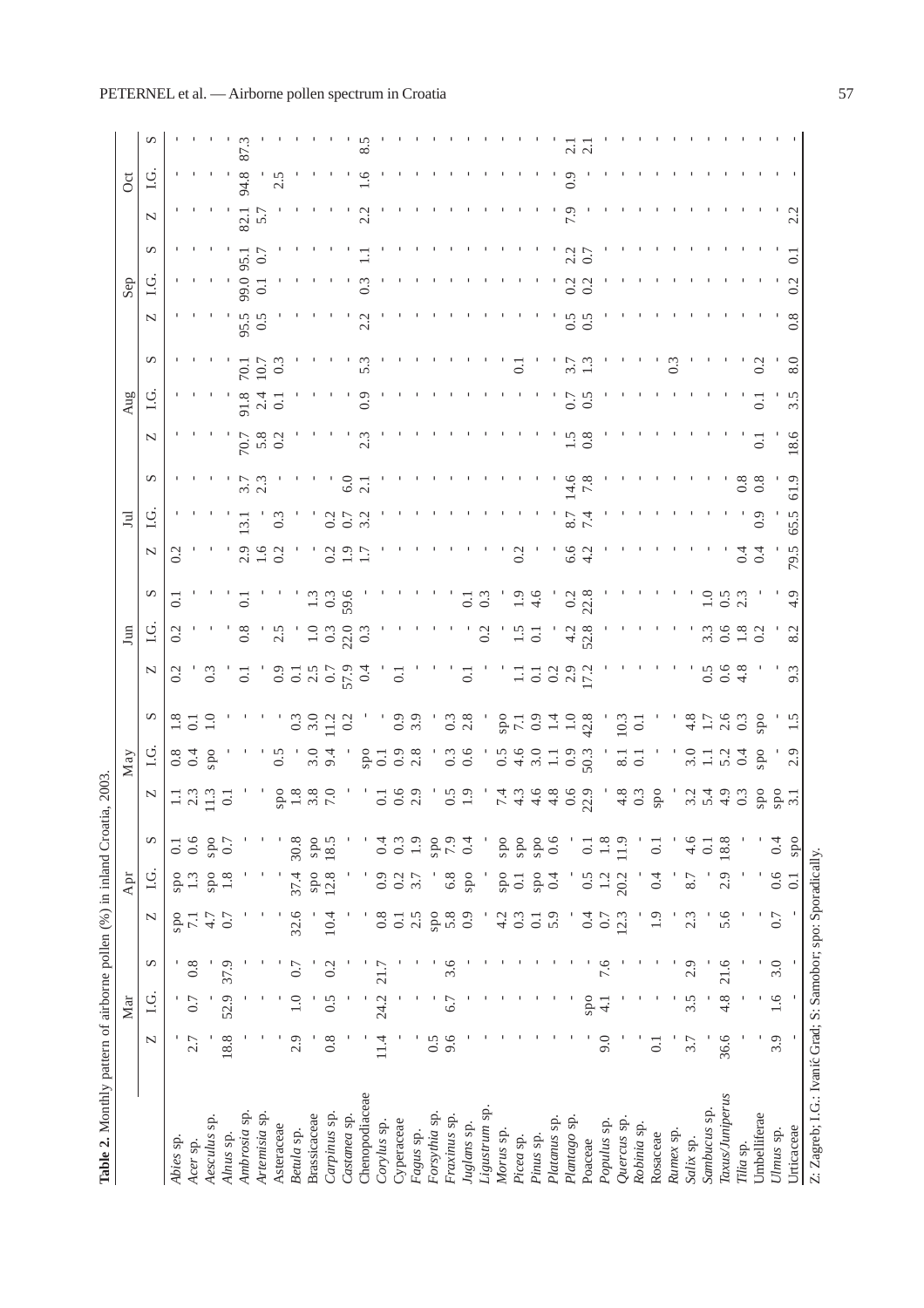Pollen of anemophilous plants prevailed at all monitoring sites while pollen of entomophilous taxa occurred sporadically or in very low amounts. A similar pattern was reported in southeast Poland, however, with a different floral composition due to climatic differences. In Poland, pollen of the allergenic alder tree (*Alnus* sp.) accounts for most of the pollen count while in central Croatia the most allergenic weed, ragweed (*Ambrosia* sp.) does (Kasprzyk, 1999). Monthly pollen concentrations showed two peaks, in April and August, at all three sampling sites. These peaks coincided with the flowering of generally anemophilous tree and weed, especially ragweed. Similar results have also been reported from central Italy and south France (Clot, 2001; Emberlin et al., 1993; Spieksma and Frenguelli, 1991; Jäger et al., 1991). Between-site differences were observed: monthly pollen concentrations measured in April at the Zagreb and Samobor sampling sites exceeded those recorded at the Ivanić Grad sampling site, a fact ascribed to the variation in their respective flora compositions. Ivanic Grad is a typical rural, lowland region abundant in overgrown, weedy ground, with little forest vegetation. Thus only a minor amount of tree pollen is found in the total pollen count in spring. Zagreb, and Samobor in particular are closely surrounded by large forest areas, thus the amount of tree pollen is high in the spring. A reverse pattern was observed in August, when a huge amount of ragweed pollen in the air was recorded in Ivanić Grad, with the pollen grain count at this monitoring site approaching 20,000 or twofold that measured in Zagreb. Hyde (1959) observed the vegetation patterns to influence the pollen fall, and the highest pollen grain counts were found in samples taken at rural or suburban sites. The proportion of tree, grass and weed groups at the three sampling sites was quite comparable, with a variation recorded only in the amount of pollen in the air because the sampling sites were a relatively small distance apart, in the same climatic region, with a concurrent onset and termination of a particular plant group's pollination. This resulted in the seasonal concurrence of pollen in the entire area's atmosphere. The spectrum of highly allergenic pollen isolated from total pollen count was generally identical to that recorded in inland Europe (Lejoly-Gabriel and Leuschner, 1983; Dalen and Voorhorst, 1981; Eriksson, 1978; Spieksma et al., 1989; Horak et al., 1981; Kasprzyk, 1999), differences being only found in their percentage proportion. Ragweed pollen shows a specific pattern, as the plant has mostly spread over east and Central Europe. In our study, ragweed pollen accounted for a high proportion of total pollen in late summer and early autumn, which is not the case in northern and western European countries.

The phenology and type of pollen species showed no distinct variation among the three sampling sites. However, substantial differences were recorded in pollen grain count and percentage proportion of some highly allergenic plant pollen (*Ambrosia* sp., *Betula* sp., *Carpinus* sp. and Poaceae). The latter is of utmost importance for the individuals suffering from pollen allergy. This was a preliminary study, obviously calling for longterm research to be undertaken in the future.

### **Literature Cited**

- Clot, B. 2001. Airborne birch pollen on Neuchatel (Switzerland): onset, peak and daily patterns. Aerobiologia **17:** 25-29.
- Bousquet, J., P. Cour, B. Guerin, and F.B. Michel. 1984. Pollen calendar and pollinosis of the Montpellier area. Clin. Allergy **14:** 249-258.
- Dalen, G. and R. Voorhorst. 1981. Allergen community in pollen from certain tree species. Ann. Allergy **46:** 276-278.
- D'Amato, G. 1984. La Pollinosi in Italia Rilievo Regionale Dei Principali Pollini Allergenici. Lepetit, Napoli.
- D'Amato, G. and G. Lobefalo. 1989. Allergenic pollen in the Mediterranean area. J.Allergy Clin. Immunol. **83:** 116-122.
- Driessen, M.N.B.M., J.W.M. Derksen, F.T.M. Spieksma, and E. Roetman. 1988. Pollenatlas Van De Nederlandse Atmosfeer. Fisons, Leusden.
- Emberlin, J. and J. Norris-Hill. 1991. Spatial variation of pollen deposition in North London. Grana **30:** 190-195.
- Emberlin, J., M. Savage, and R. Woodman. 1993. Annual variations in the concentrations of Betula pollen in the London area. Grana **32:** 359-363.
- Eriksson, N.E. 1978. Allergy to pollen from different deciduous trees in Sweden. Allergy **33:** 299-309.
- Hofman, T. and J. Michalik. 1998. Alergia Pylkowa. Wyd. TOM, Poznan.
- Horak, F. and S. Jäger. 1979. Die Erreger des Heufiebers. Medizinisch-botanische Dokumentation der Pollenallergie in Mitteleuropa. Urban & Schwarzenberg, Wien.
- Horak, F., S. Jäger, and R. Turk. 1981. Ragweed Pollen Allergy in Austria-New Trends in Allergy. Springer –Verlag, Berlin, pp. 175-177.
- Hyde, H.A. 1959. Atmospheric pollen in relation to land use. Nature **183:** 1694-1695.
- Jäger, S., F.T.M. Spieksma, and N. Nolard. 1991. Fluctuations and trends in airborne concentrations of some abundant pollen types, monitored at Vienna, Leiden and Brussels. Grana **30:** 309-312.
- Kasprzyk, I. 1999. Comparative analysis of pollen fall at three sites in south-eastern Poland. Ann. Agric. Environ. Med. **6:** 73-79.
- Lejoly-Gabriel, M. and R.M. Leuschner. 1983. Comparison of airborne pollen at Louvain-la-Neuve (Belgium) and Basel (Switzerland) during 1979 and 1980. Grana **22:** 59-64.
- Lovašen-Eberhardt, Ž. 1979. Godišnje kretanje i sastav polena na podrucju Zagreba u vremenu od 1973.-1978. Godine. Sec. Cong. Ecol. Yugosl., Zadar, pp. 229-234.
- Nilsson, S. and S. Persson. 1981. Tree pollen spectra in the Stockholm region (Sweden), 1973-1980. Grana **20:** 179-182.
- Nilsson, S., J. Proglowski, and I. Nilsson. 1977. Atlas of Airborne Pollen Grains and Spores in Northern Europe. Natur och Kultur, Stockholm.
- Obtulowicz, K., T. Kotlinowska, M. Stobiecki, K. Dechnik, A. Obtulowicz, A. Manecki, M. Marszalek, and M. Schejbal-Chwastek. 1996. Environmental air pollution and pollen allergy. Ann. Agric. Environ. Med. **3:** 131-138. ˆ
- Peternel, R., J. Čulig, B. Mitic, I. Vukušić, and Z. Šostar. 2003. Analysis of airborne pollen concentrations in Zagreb, Croatia 2002. Ann. Agric. Environ. Med. **10:** 1-6.
- Spieksma, F.T.M. 1986. Airborne pollen concentrations in